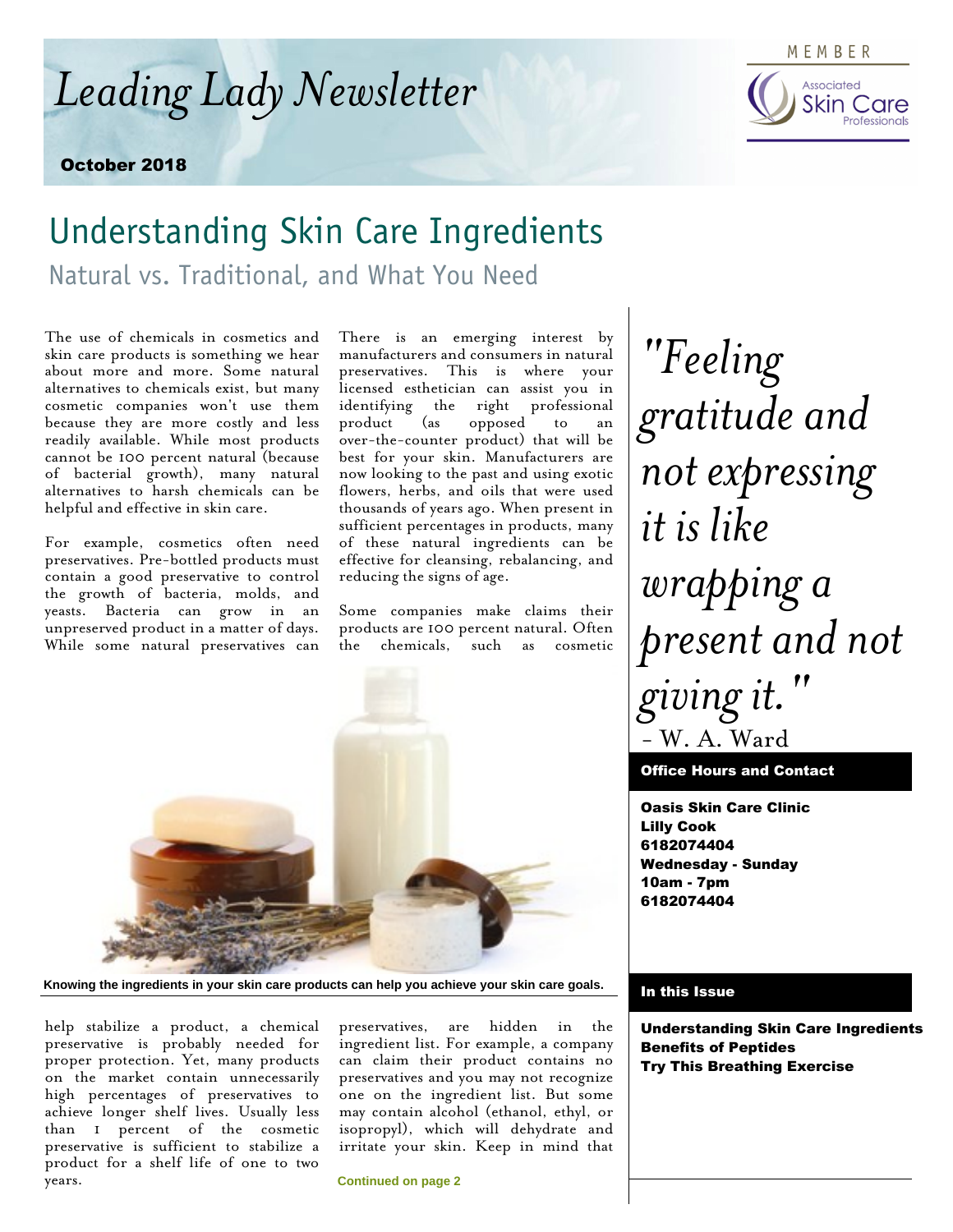#### **Continued from page 1**

alcohol is a naturally occurring chemical; some forms are beneficial and moisturizing to skin, such as cetyl and cetearyl.

Below are some natural ingredients that may be appropriate to replace chemical formulations that can be hard on the skin.

#### **Natural Preservatives**

These can be found in many forms, including grape seed extract, food-grade preservatives (such as citric acid, orris root powder, potassium sorbate, and sodium benzoate), pure essential oils, and vitamin E oil or extract. These can help control some bacterial growth and help maintain shelf life. Body and bath oils, bath salts, powdered clay or grain-based products, and salves are among the products that don't need cosmetic chemical preservatives.

#### **Corn and Sugar**

These two ingredients, along with others, can undergo a process that produces a mild lathering agent. Some products found in health food stores feature this natural lathering agent in shampoos.

#### **Natural Carrier Oils**

An alternative to mineral oil, natural carrier oils (like apricot kernel, almond, jojoba, vitamin E, and others) can help to nourish, moisturize, and soften skin. They are excellent for body massage and can be blended and used directly on skin.

#### **Pure Essential Oils**

High-grade essential oils are extracted from flowers, herbs, leaves, stems, and roots by a steam distillation process. Each essential oil has its own unique properties and can be helpful both externally (topically) and internally via aromatherapy. Avoid synthetic essential oils; it can be highly irritating just to smell them, let alone put them on your skin.

#### **Natural Colors**

Some alternatives to artificial colors that may be available are carrot oil, chlorophyll, and naturally colored clays. You may pay more for them; many cosmetic companies avoid using these as they are difficult to find and are much more expensive than traditional options.

#### **Herbal Extracts**

Herbal extracts are more concentrated than other formulations and can be beneficial to skin. Some of the more<br>popular extracts include aloe, extracts include aloe, chamomile, green tea, kelp/seaweed, and marigold. They do, however, often contain grain alcohol or synthetic glycerin. Vegetable glycerin is a natural alternative.

#### **Oatmeal**

This is an excellent skin cleaner. Oatmeal gently removes dead skin cells while cleaning and softening skin. It can be found in body masks, facial masks, and facial scrubs. While many facial scrubs contain ingredients like kernels and walnut shells, which can be too rough on the face, a gentle ingredient like oatmeal is a great alternative.

#### **Fruit Acids**

Fruit acids and alpha hydroxy acids can be helpful in removing dead skin cells, enabling new cell growth. In general, these fruit acids can be too strong for those with sensitive skin. Your esthetician can help you discern which products contain these acids and in what percentages.

#### **Natural Fruit Enzymes**

Papaya and pineapple contain enzymes that can help to gently remove dead skin cells, renew the skin, and improve circulation.

There are times when returning to the simpler ways of the past reaps big benefits. There are many different ways to let natural ingredients help you look and feel your best. Your licensed esthetician can help you make good decisions about what products--natural or not--are best for your lifestyle, skin care needs, and preferences.



**Herbals extracts, like aloe, can contribute to heatlhy skin, without the use of harsh chemicals.**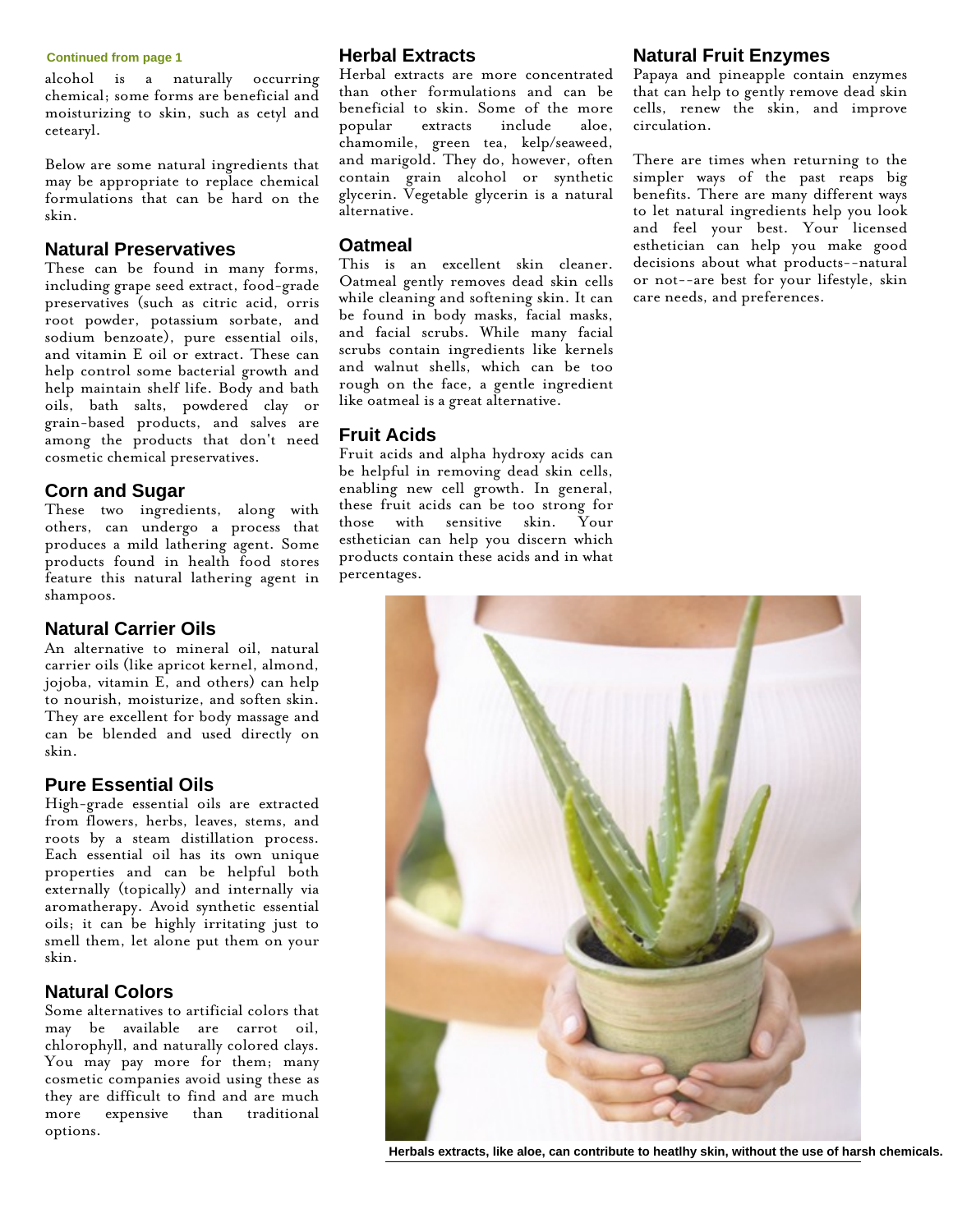# Benefits of Peptides

*Janet McCormick*

Peptides are strings of amino acids, held together by nitrogen and carbon bonds. Under the microscope, they have a similar appearance to a string of pearls. Peptides have been around since the birth of tissue, and scientists recognize them as the building blocks of life. In the skin, peptides occur naturally to keep the skin firm. In skin care products, lab-created peptides work from the inside out to address a host of facial issues, especially wrinkles.

The pivotal benefit of peptides in skin care is their ability to penetrate the skin. This is a result of their size at a molecular level. Peptides consist of up to 100 amino acids strung together, so they are actually mini-proteins: chains of 100-200 amino acids are called polypeptides, and chains of more than 200 are simply called proteins.

Long-chain proteins, such as collagen, can only be applied to the surface of the skin, because their molecular size makes it impossible for them to go deeper. The best they can do is to act as a temporary

moisture barrier to promote hydration and softness. But when these long-chain proteins are broken into shorter chains (peptides), skin penetration becomes possible.

Peptides are non-invasive ingredients that have been proven to produce results, so they are great options for incorporating into a skin care regimen. Know, however, that peptides are not quick and magic potions. Their one drawback is that they take time because they build from within the skin, not from peeling the outer surface. The positives of this approach: stronger skin, less or no irritation, and no free-radical stimulation.

*Janet McCormick is a spa consultant with considerable experience in skin care, nails, and spa management. She holds a master's degree in allied health management, as well as a Comite International D'Esthetique et de Cosmetologie (CIDESCO) diploma.*



**Ask a skin care professional about products for you.**

## Try This Breathing Exercise *Anne Williams*

Do you ever find yourself unconsciously holding your breath when you're tense? This can cause tension to build in your body and may let the chest collapse, leading to misalignment.

Proper breathing provides oxygen to the muscles and body, helps you stay relaxed and centered, and even helps you maintain correct body alignment throughout your day.

You can also use breathwork as part of a stress-reduction program by following this progressive relaxation exercise.

1. Begin by lying in a comfortable position without crossing your arms or legs, and focus on your breathing to create a slow, deep pattern. Inhale through your nose while counting to 10 and expanding your abdomen. Hold the breath for one second, and exhale through your nose on the count of 10. Inhale and exhale in this pattern five times.

2. Beginning with your head, tense your facial muscles as tightly as possible and count to five. Release the muscles

completely, and sense the muscles feeling heavy and still. Work down your entire body, tensing muscle groups and then relaxing them. After the head, move to the neck, chest, arms and hands, abdomen, back, thighs and gluteals, lower legs, and feet.

3. After relaxing each set of muscles, mentally scan your body for any areas of remaining tension and ask those areas to relax completely.

- 4. Repeat the slow breathing exercise.
- 5. Gently begin to move your body to come out of the deeply relaxed state.

Try using progressive relaxation directly before or after your sessions, directly before bed, or at any time during the day as a pick-me-up. Focus on taking full, deep, even, rhythmic breaths. With a little practice, you can become more aware of your own breathing patterns and use breathwork effectively as you move throughout your day.